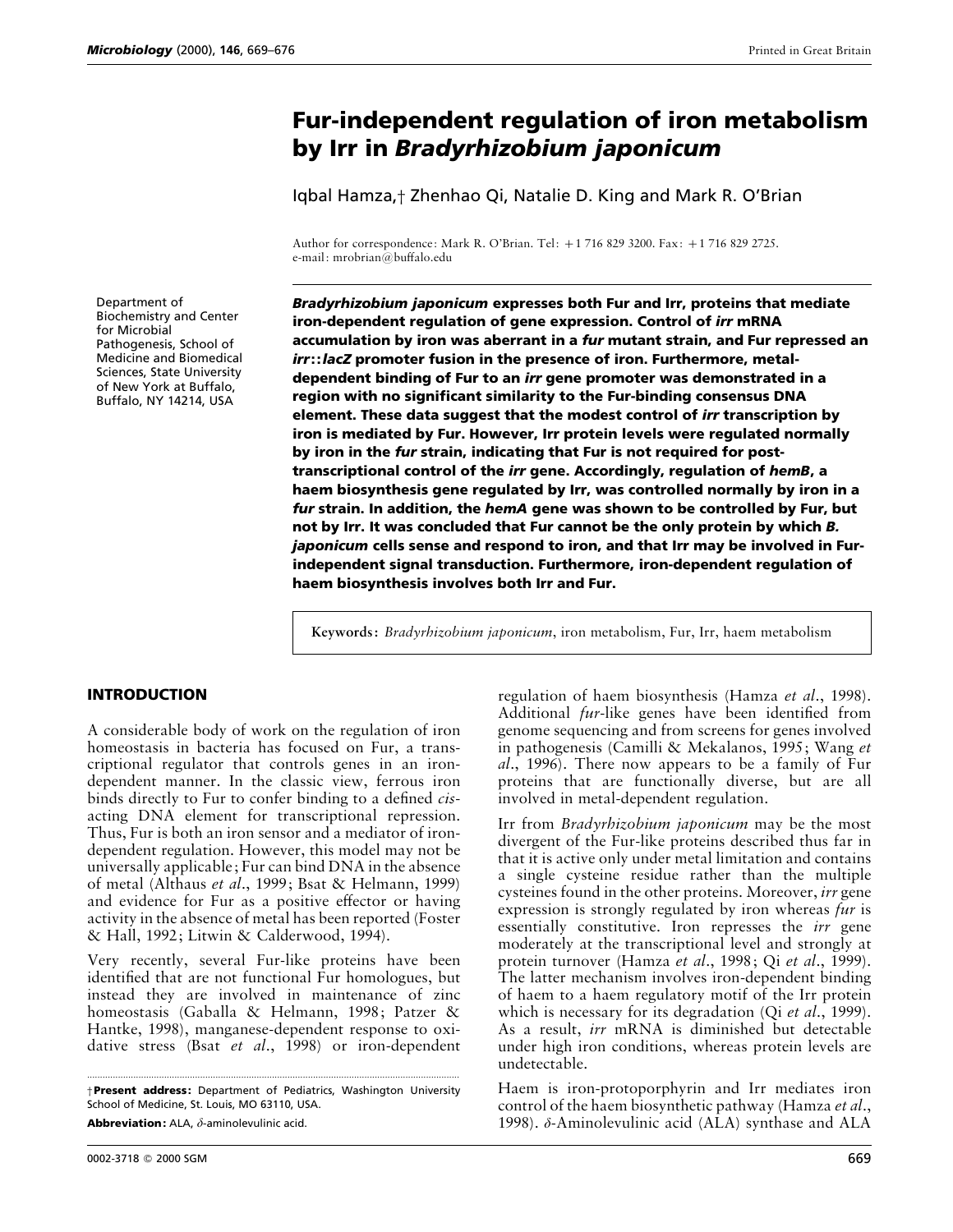dehydratase catalyse the first two steps of haem biosynthesis and are encoded by *hemA* and *hemB* respectively. Under iron limitation, Irr negatively regulates haem biosynthesis at *hemB*, and an *irr* strain shows constitutively high levels of *hemB* mRNA and protein. The *hemA* gene is also controlled by iron (Page *et al*., 1994), but a regulator for it has not been defined and is addressed herein. *B*. *japonicum* is the only organism described thus far that contains a Fur-like protein in addition to bona fide Fur that is involved in iron metabolism (Hamza *et al*., 1999). This led us to ask what the relationship between Fur and Irr may be, and whether Fur is involved in haem biosynthesis. Here we report that Fur is involved in control of *irr* transcription, but that post-transcriptional control by iron is Furindependent and therefore *B*. *japonicum* must have at least two iron-dependent regulatory systems. We propose that these sensory mechanisms allow for differential control of the *hemA* and *hemB* genes.

# **METHODS**

**Chemicals and reagents.**All chemicals were reagent grade and were purchased from Sigma or from J. T. Baker, NJ. Purified noble agar and yeast extract were obtained from Difco. noble agar and yeast extract were obtained from Difco.<br><sup>59</sup>FeCl<sub>3</sub>, [α-<sup>32</sup>P]dNTPs [3000 Ci mmol<sup>−1</sup> (111 GBq mmol<sup>−1</sup>)] <sup>3</sup> FeCl<sub>3</sub>, [α-<sup>32</sup>P]dN1Ps [3000 Ci mmol<sup>-1</sup> (111 GBq mmol<sup>-1</sup>)]<br>and [γ-<sup>32</sup>P]ATP [3000 Ci mmol<sup>-1</sup> (111 GBq mmol<sup>-1</sup>)] were <sup>32</sup>P]UTP [800 Ci mmol<sup>-1</sup> (29<sup>.</sup>6 GBq mmol<sup>-1</sup>)] used for RNase protection assays was obtained from ICN Biomedicals.

**Bacterial strains, plasmids, media and growth.** Bacterial strains used in this study are listed in Table 1. *B*. *japonicum* strain I110 was the parent strain used; strains LODTM5 and GEM4 are *irr* and *fur* mutants, respectively, and were described previously (Hamza *et al*., 1998, 1999) *B*. *japonicum* strains were routinely grown at 28 °C in GSY media as described previously (Frustaci *et al*., 1991). Cultures for growth of strain GEM4 were supplemented with 100  $\mu$ g ml<sup>-1</sup> each of spectinomycin and streptomycin, and LODTM5 was grown in the presence of 100 µg ml<sup>-1</sup> each of kanamycin and streptomycin. The medium used for culturing cells under iron limitation was a modified GSY medium ( $0.5 \times$  GSY) in which 0.5 g yeast extract l<sup>−1</sup> was used instead of 1 g l<sup>−1</sup> and no exogenous iron source was added. The actual iron concentration of the media was  $0.23 \mu M$  as determined with a Perkin Elmer model 1100B atomic absorption spectrometer. High-iron media contained 6 µM added Fe $\mathrm{Cl}_3$ . Glassware was rinsed extensively with 6 M HCl and then washed with

distilled water (Milli-Q PF plus), followed by rinsing with metal-free water (Milli-Q UV plus). *Escherichia coli* strains DH5α, XL-1 Blue or TB1 were used for propagation of plasmids. *E*. *coli* strains were grown at 37 °C on Luria–Bertani broth or  $2 \times$  yeast-tryptone medium with appropriate antibiotics. pMH15*fur* was provided by K. Hantke, University of Tübingen, Germany, and contains the *E. coli fur* gene cloned into pACYC184. pGDIrr-fuse contains a 608 bp *Sma*I}*Bam*HI fragment of the *irr* gene that includes 175 bp upstream of the transcription start site cloned into pGD499 (Ditta *et al*., 1985), resulting in an *irr*::*lacZ* transcriptional fusion. pSKD∆lac contains a deletion from the *Hin*dIII site in the multiple cloning site of pBluescript SK to an unidentified region upstream of the multiple cloning site created by digestion with T4 DNA polymerase. The plasmid does not encode βgalactosidase activity in *E*. *coli* strains harbouring the omega complementation fragment of  $\beta$ -galactosidase.

*β***-Galactosidase assay of** *E. coli* **liquid cultures.** Analysis of iron-dependent repression of an *irr*::*lacZ* fusion by BjFur and EcFur in *E*. *coli* was carried out by measuring β-galactosidase activity in cells grown under high- or low-iron conditions. Cultures of *E*. *coli* strain DH5α harbouring pGDIrr-fuse and either pSKBJF800 (BjFur), pMH15*fur* (EcFur) or pSKD∆lac (control) were grown in LB media containing either  $100 \mu M$ FeCl<sub>3</sub> or 200  $\mu$ M *α*,*α*-dipyridyl for high- and low-iron conditions, respectively. β-Galactosidase activity was measured in cells as described by Miller (1972). Cells were grown aerobically at 37 °C to late-exponential phase. Cells were spun down and resuspended in 800 µl Z buffer (60 mM  $\rm Na<sub>2</sub>HPO<sub>4</sub>$ .7H<sub>2</sub>O, 40 mM  $\rm NaH<sub>2</sub>PO<sub>4</sub>$ .H<sub>2</sub>O, 10 mM KCl, 1 mM  $MgSO_4$ . 7H<sub>2</sub>O and 50 mM  $\beta$ -mercaptoethanol, pH 7 $\cdot$ 0). One hundred microlitres of suspension, corresponding to  $1 \times 10^8$  cells, was used per reaction. The data are represented in Miller units and each value is a mean of triplicate samples corrected for background. Absorbance of *o*-nitrophenol formed from ONPG by β-galactosidase was recorded at 420 nm and normalized for cell density at  $OD<sub>550</sub>$ .

**Gel mobility shift assay.** *E*. *coli* strain H1780 with plasmids pMH15*fur*, pSKBJF800 and pSKSBIrr, was inoculated from an overnight culture into a fresh  $250$  ml  $2 \times \text{YT}$  liquid culture with antibiotics,  $100 \mu M$  FeCl<sub>3</sub> and 1 mM IPTG. Cells were harvested at mid-exponential phase, washed twice and resuspended in TNG buffer [50 mM Tris, 50 mM NaCl and  $5\%$  (v/v) glycerol, pH 7.4] and 1 mM PMSF. Supernatants were obtained by passage of the cells twice through a French pressure cell at 900 p.s.i. and clarification at 14000 *g*. Protein concentration was estimated by the Bradford (1976) protein assay. On average, 11–16 mg total protein ml−" was obtained

| Strain            | Relevant genotype or trait                                        | Source or reference       |  |  |
|-------------------|-------------------------------------------------------------------|---------------------------|--|--|
| E. coli           |                                                                   |                           |  |  |
| $DH5\alpha$       | $\Delta (lacZYA-argF)$                                            | Hanahan (1983)            |  |  |
| H <sub>1780</sub> | JB1698, but fur                                                   | Hantke (1987)             |  |  |
| B. japonicum      |                                                                   |                           |  |  |
| I110              | Small-colony derivative of USDA 3I1b110                           | Kuykendahl & Elkan (1976) |  |  |
| LO                | Spontaneous Nal <sup>r</sup> derivative of USDA 122<br><b>DES</b> | O'Brian et al. (1987)     |  |  |
| GEM4              | I110, but $fur::Ω$ cassette                                       | Hamza et al. (1999)       |  |  |
| LODTM5            | LO, but $irr$ ::Tn5                                               | Hamza et al. (1998)       |  |  |

|  |  | Table 1. Bacterial strains used in this study |  |  |  |  |  |
|--|--|-----------------------------------------------|--|--|--|--|--|
|--|--|-----------------------------------------------|--|--|--|--|--|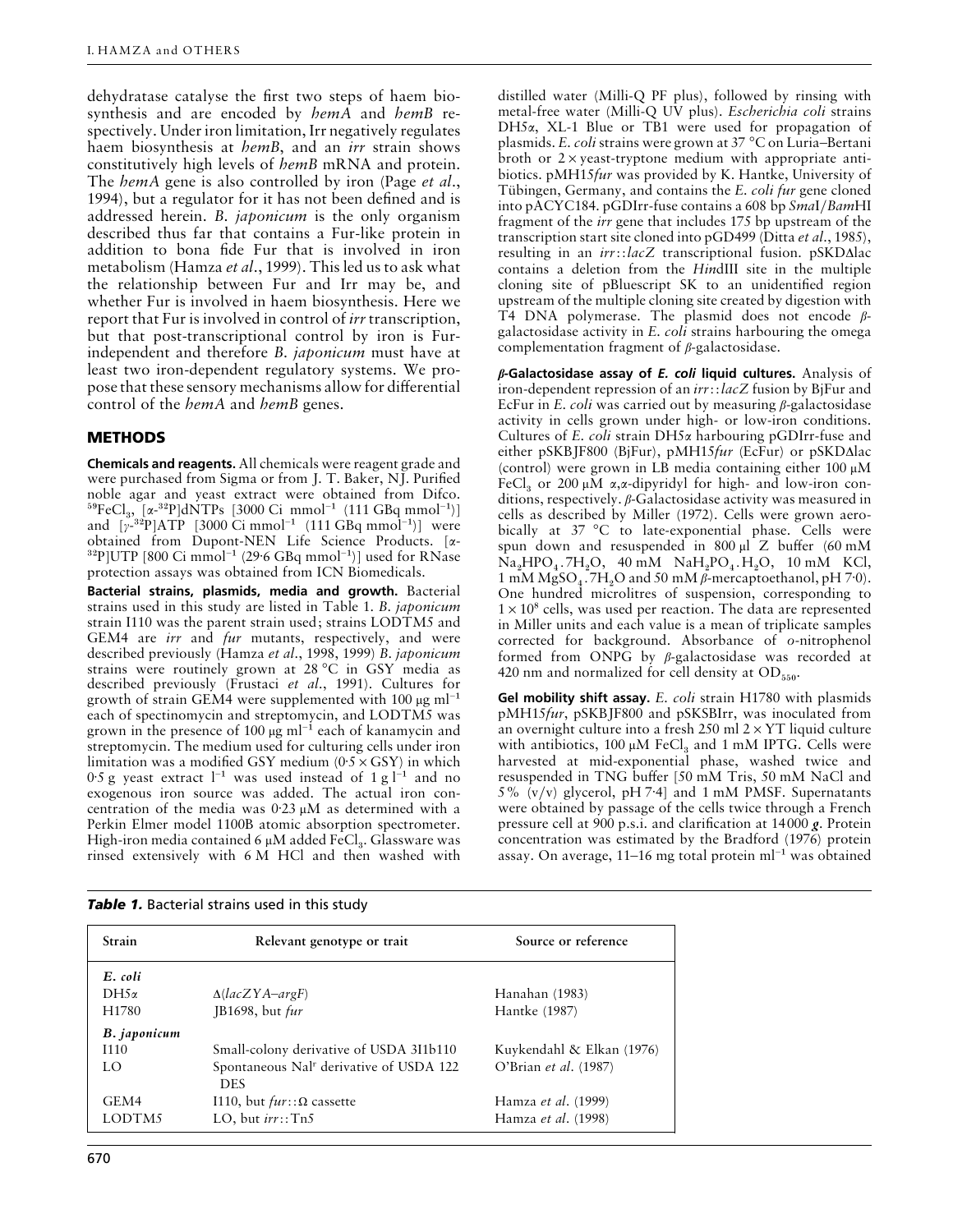per preparation. For gel mobility shift assays (modified from de Lorenzo *et al*., 1988), 15 µg crude extract, 2±5 µg poly(dIdC).poly(dI-dC) (Pharmacia Biotech) and  $1 \times 10^{5}$  c.p.m. labelled DNA probe were mixed in  $1 \times$  binding buffer [10 mM bis-Tris borate, pH 7.5, 1 mM  $MgCl<sub>2</sub>$ , 40 mM KCl, 5% glycerol, 0±1% (v}v) Nonidet P-40 and 1 mM DTT] and incubated on ice for 5 min in a 20 µl reaction volume. A 5% nondenaturing polyacrylamide gel in electrophoresis buffer (20 mM bis-Tris borate, pH  $7.5$ ) was prerun for 15 min at 200 V constant voltage and loaded with 20 µl of the binding reaction mixture without dye. After electrophoresis at 4 °C for 2–3 h at 200 V, the gel was dried and autoradiographed. For assays in the presence of metal,  $100 \mu M MnCl_2$  was added to the assay mix, electrophoresis buffer and the polyacrylamide gel. Plasmid pSKES3, containing a 300 bp *Sma*I–*Hpa*I fragment (175 bp of upstream sequence from the *irr*transcriptional start site), was used to isolate various deletions of the *irr* upstream sequence for mobility shift experiments. The restriction-enzyme-digested DNA probes were either purified from 4% GTG Nusieve agarose (FMC BioProducts) or 15% acrylamide gels and radiolabelled at 30 °C for 1 h using [ $\alpha$ -<sup>32</sup>P]dNTP and the Klenow fragment of DNA polymerase I.

**Analysis of ALA dehydratase and Irr protein.** The presence of ALA dehydratase or Irr in whole cells or cell extracts was detected by immunoblot analysis of 10 or 15% SDS-PAGE gels using antibodies raised against the respective protein. Anti-ALA dehydratase and anti-Irr antibodies were prepared previously (Chauhan & O'Brian, 1995; Hamza *et al*., 1998) Cross-reactive material that bound to the membrane was analysed with peroxidase-conjugated goat anti-rabbit IgG and visualized by chemiluminescence by using the Renaissance kit (DuPont-NEN) according to the manufacturer's instructions. Autoradiograms were quantified using a Bio-Rad model GS-700 imaging densitometer in the transmittance mode and the Molecular Analyst software package, version 1.5. Several exposures of a single blot were analysed to be certain that the data were examined within the linear range of the densitometer.

**Isolation of RNA and mRNA analysis.** Total RNA was prepared and analysed as described previously (Chauhan & O'Brian, 1997) and quantified by measuring absorption at 260 and 280 nm. Cultured cells were grown to mid-exponential phase and steady-state levels of *irr*, *hemA*, *hemB* or *hemH* mRNA were analysed by the Ribonuclease Protection Assay kit (HybSpeed RPA; Ambion). Antisense RNA probes to the respective genes were synthesized and gel-purified using the T7 MAXIScript In Vitro Transcription kit (Ambion) as recommended by the manufacturer. The bands on autoradiograms of RNA gels were quantified using a Bio-Rad model GS-700 imaging densitometer in the transmittance mode as described above. The transcription start site of the *irr* gene was determined by primer extension analysis as described by Ausubel *et al*. (1994) using RNA isolated from *B*. *japonicum* cells grown in iron-limited media.

#### **RESULTS**

#### **Fur regulates** *irr* **at the mRNA level**

We showed previously that *irr* mRNA levels are ironregulated (Hamza *et al*., 1998) and that *B*. *japonicum* Fur has metal-dependent DNA-binding activity (Hamza *et al*., 1999). Therefore, the effects of iron on *irr* mRNA expression were examined in the parent strain I110 and the *fur* strain GEM4. As demonstrated previously (Hamza *et al*., 1998), *irr* mRNA was approximately



*Fig. 1.* Effects of a *fur* gene mutation on iron-dependent accumulation of *irr* mRNA. Cells from parent strain I110 or *fur* strain GEM4 were grown in media containing either no  $(-)$  or 6 µM () added FeCl3. Cells were analysed for *irr* or *hemH* mRNA by RNase protection analysis. Two micrograms of total RNA was analysed per reaction. *hemH* is a control for a gene not regulated by iron.



*Fig. 2.* Dependence of an *irr*::*lacZ* reporter on Fur and iron in *E. coli*. Strain DH5α cells bearing pGDIrr-fuse and either pSKBJF800 (BjFur), pMH15*fur* (EcFur) or pSK∆lac (Control) were grown in LB media containing either 200 µM of the iron chelator  $\alpha$ , $\alpha$ -dipyridyl (-) or 100 µM FeCl<sub>3</sub> (+).  $\beta$ -Galactosidase activity was measured and expressed in Miller units as described in the text. The data are means of triplicate samples  $\pm$  SD.

fivefold greater in iron-limited cells of the parent strain I110 compared with those grown in iron-rich media (Fig. 1). However, *irr* mRNA was not down-regulated in iron-replete cells of *fur* strain GEM4 compared with those grown under iron limitation, indicating that normal control of *irr* mRNA by iron was lost in the *fur* strain. By contrast, mRNA levels of *hemH*, a gene unresponsive to iron (Chauhan *et al*., 1997; Hamza *et al*., 1998), were not altered in the *fur* strain (Fig. 1). These data indicate that Fur is involved in irondependent control of *irr* mRNA accumulation. *irr* mRNA levels were lower in iron-limited cells of the mutant than those of the parent strain, which may indicate an activity for Fur when iron availability is low. If so, the activity would likely be indirect because data below suggest that Fur binds to the *irr* promoter in the presence of metal.

# **Evidence that Fur directly regulates the** *irr* **gene**

We addressed the effects of Fur on *irr* promoter activity in *E*. *coli* cells using an *irr*::*lacZ* fusion (Fig. 2) along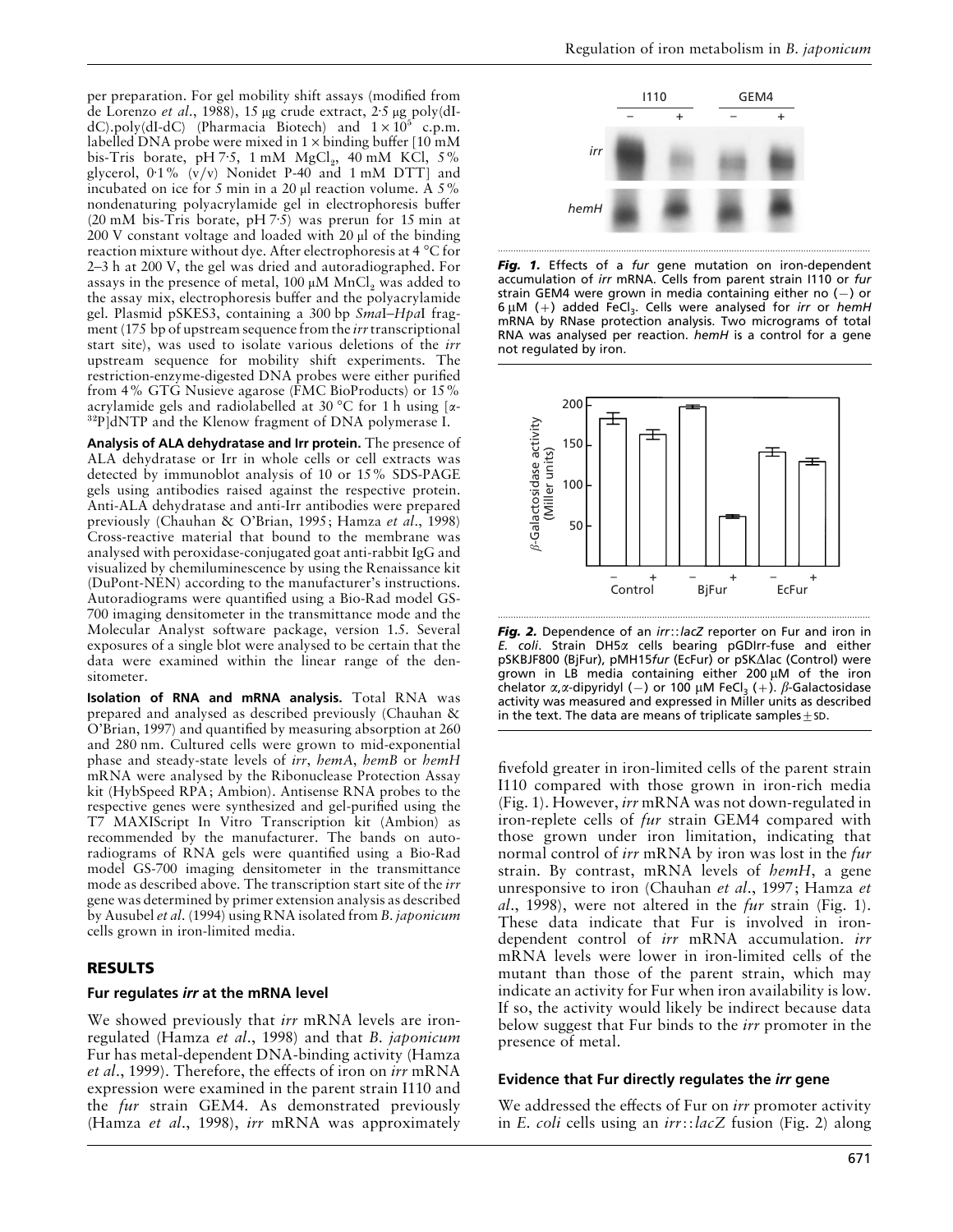

*Fig. 3.* Metal-dependent binding of BjFur to the *irr* gene upstream region. Gel mobility shift assays were carried out in the presence (a) or absence (b) of 100  $\mu$ M MnCl<sub>2</sub> using a <sup>32</sup>Plabelled 191 bp *Sma*I–*Mlu*I fragment including nucleotides  $-175$  to  $+16$  of the *irr* upstream region (see Fig. 5). The protein samples used were from *E. coli fur* strain H1780 containing plasmids pSKBluescript( $+)$  (pSK), pMH15fur (EcFur) or pSKBJF800 (BjFur). The DNA was also run in the absence of protein (Free).

with plasmid-borne *fur* genes of *B*. *japonicum* or *E*. *coli*. The *irr* promoter was active in *E*. *coli* as discerned by βgalactosidase activity, which was only slightly ironresponsive in control cells lacking a plasmid-borne *fur* gene. However, introduction of the *B*. *japonicum fur* gene resulted in over a threefold repression of activity in the presence of iron compared to cells grown under iron deficiency, indicating that a *B*. *japonicum* Fur (BjFur) responsive element was present in the reporter gene fusion. Surprisingly, reporter activity was not significantly repressed by *E*. *coli* Fur (EcFur) compared to the control, indicating an activity for BjFur that is absent in EcFur. We observe that *lacZ* reporter fusions are not sensitive tools in *B*. *japonicum* when mRNA synthesis levels are easily discernible, even in the repressed or uninduced state (S. Chauhan & M. R. O'Brian, unpublished observations). Consistent with this, β-



**Fig. 4.** Primer extension mapping of the 5' end of *irr* mRNA. Total RNA was isolated from strain I110 cells grown under iron limitation. The oligonucleotide primer used is complementary to nucleotides between  $+29$  and  $+46$  of the *irr* gene. DNA sequencing reactions were carried out with the same oligonucleotide. The arrow indicates the 5« end of the *irr* transcript.

galactosidase activity was repressed only 30–50% by iron in *B*. *japonicum* harbouring pGDIrr-fuse (data not shown) even though iron affects *irr* mRNA synthesis and steady-state levels three to fivefold (Hamza *et al*., 1998; Fig. 1). Thus, we did not use the reporter for further experimentation in *B*. *japonicum* cells.

The effects of Fur on *irr* gene expression were assessed further by gel mobility shift assays using *irr* gene upstream DNA and overexpressed Fur proteins. In addition, the assays were carried out in the presence or absence of  $Mn^{2+}$ , which has been shown to substitute for Fe<sup>2+</sup> as a cofactor of Fur *in vitro* (de Lorenzo *et al.*, 1988). Mn<sup>2+</sup> is used because Fe<sup>2+</sup> is readily oxidized to  $Fe<sup>3+</sup>$  in air, which is not functional as a Fur cofactor. A 191 bp *Sma*I–*Mlu*I fragment corresponding to positions  $-175$  to  $+16$  with respect to the *irr* transcription start site was bound by BjFur in the presence of  $Mn^{2+}$  but not in its absence (Fig. 3). Collectively, the data in Figs 1–3 indicate that BjFur controls the *irr* gene directly and is a negative regulator in the presence of metal. Recombinant Irr did not bind to its promoter region in either the absence or presence of metal, suggesting that the *irr* gene does not directly regulate its own expression (I. Hamza & M. R. O'Brian, unpublished data). Interestingly, EcFur did not form a complex with the *irr* upstream region in a gel mobility shift assay (Fig. 3), which is consistent with the *irr*::*lacZ* reporter gene data (Fig. 2). These findings indicate that BjFur has a DNAbinding activity not present in EcFur.

# **BjFur binds to a unique region in the** *irr* **upstream region**

Both BjFur and EcFur bind the Fur box consensus sequence (Hamza *et al*., 1999) and therefore the inability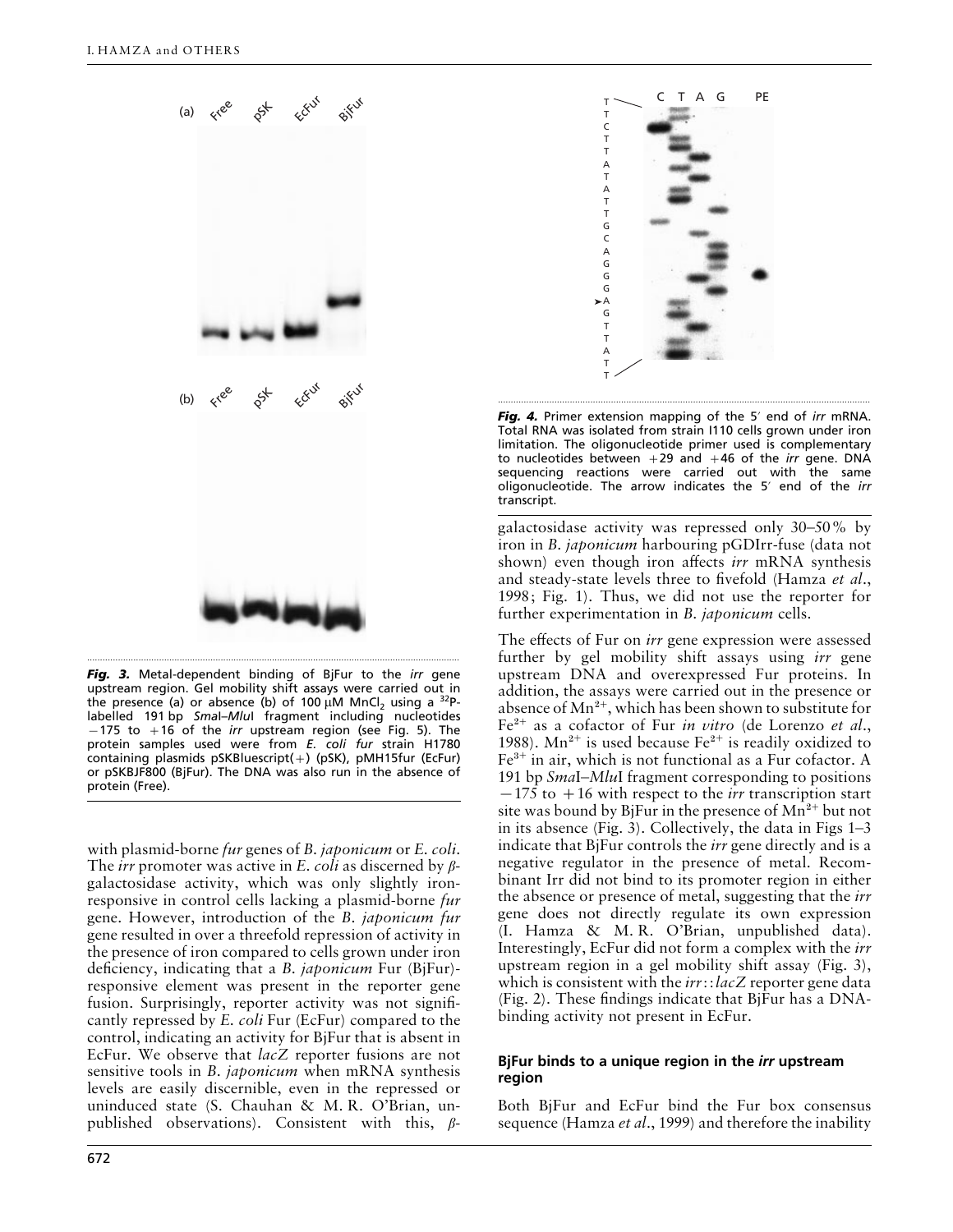

TCTATCTGTTCTTATATTGCAGGGAGTTATTGTTCACGCGTGCCCAAATCTGGAAatg

.................................................................................................................................................

*Fig. 5.* Localization of the BjFur-binding region upstream of the *irr* gene. (a) Gel mobility shift assays were carried out using <sup>32</sup>Plabelled subclones of the *irr* upstream region. ' + ' denotes that BjFur bound to the DNA element in the presence of metal as indicated by a mobility shift.  $' -'$  denotes no mobility shift. The bent arrow denotes the transcription start site of *irr*. 'ATG' denotes the translation initiation codon. (b) Mobility shift assays using the 63 bp *Ban*II–*Sfa*NI DNA fragment containing nucleotides  $-82$  to  $-20$  and extracts containing BjFur or EcFur, and controls containing either extracts with no Fur protein (pSK) or no protein (Free). (c) Nucleotide sequence of the 63 bp *Ban*II–*Sfa*NI fragment that binds to BjFur (underlined) and adjacent DNA (GenBank accession number AF052295). The bent arrow denotes the transcription start site. The boxed DNA shows sequences with positional and sequence similarity to the  $-35$  and  $-10$  promoter region genes from *B. japonicum* and other bacteria. The lower case 'atg' denotes the translation initiation codon.

of EcFur to bind to the *irr* upstream region suggested a BjFur-binding site that is dissimilar from the Fur box consensus. Indeed, examination of the *irr* gene upstream region revealed no element with significant similarity to the Fur box consensus sequence. To further localize the BjFur-binding region, the transcription start site of *irr* was determined by primer extension analysis (Fig. 4) and restriction fragment subclones of the 191 bp *Sma*I– *Mlu*I fragment upstream region were analysed by a gel mobility shift assay (Fig. 5). The smallest subclone tested that bound BjFur was a 63 bp *Ban*II–*Sfa*NI DNA fragment corresponding to nucleotides  $-82$  to  $-20$  of the *irr* promoter region (Fig. 5c). This fragment contains



*Fig. 6.* Iron-dependent accumulation of Irr and ALA dehydratase (ALAD) in wild-type parent strain I110 and *fur* strain GEM4. Cells were grown in media containing either no (-) or 6  $\mu$ M (+) added FeCl<sub>3</sub>. Irr and ALA dehydratase proteins were detected in whole cell extracts by Western blot analysis using anti-Irr or anti-ALA dehydratase antibodies. Twenty-five micrograms of protein extract was loaded per lane.

no substantial similarity to the Fur consensus sequence (best alignment is 7 of 19 nucleotides) and was not bound by EcFur (Fig. 5b). Both the BjFur and EcFur protein preparations used in the analysis bound to the Fur box consensus DNA (data not shown). We suggest that BjFur has a unique DNA-binding activity not found in EcFur in addition to its Fur-box-binding activity.

Control of Irr protein level by iron is independent of Fur. Irr protein turns over rapidly in the presence of iron and is undetectable in cells grown in iron-replete media. (Hamza *et al*., 1998; Qi *et al*., 1999). To further address the post-transcriptional control of the *irr* gene, we analysed the effects of iron on Irr protein accumulation by immunoblot analysis in parent strain I110 and *fur* mutant strain GEM4 (Fig. 6) Interestingly, the *fur* strain showed an iron-dependent Irr expression pattern similar to the wild-type (Fig. 6) despite the aberration in message accumulation (Fig. 1). These findings confirm the conclusion that post-transcriptional control is the predominant influence on expression of the *irr* gene. Furthermore, the normal iron-dependent accumulation of Irr in the *fur* strain indicates that post-transcriptional control of *irr* by iron is not Fur-dependent, and therefore *B*. *japonicum* must have another mechanism for sensing and responding to iron.

### **Fur does not directly control expression of the haem biosynthesis enzyme ALA dehydratase**

The haem biosynthesis enzyme ALA dehydratase, encoded by *hemB*, is iron-regulated in *B*. *japonicum*, and Irr mediates negative control of that gene in response to iron limitation (Chauhan *et al*., 1997; Hamza *et al*., 1998). Consequently, *hemB* mRNA and protein levels are repressed over 100-fold in iron-limited cells of the wild-type, but remain high in an *irr* mutant strain. To determine whether Fur was involved in iron-dependent ALA dehydratase expression, immunoblot analysis was carried out using total protein from cells of parent strain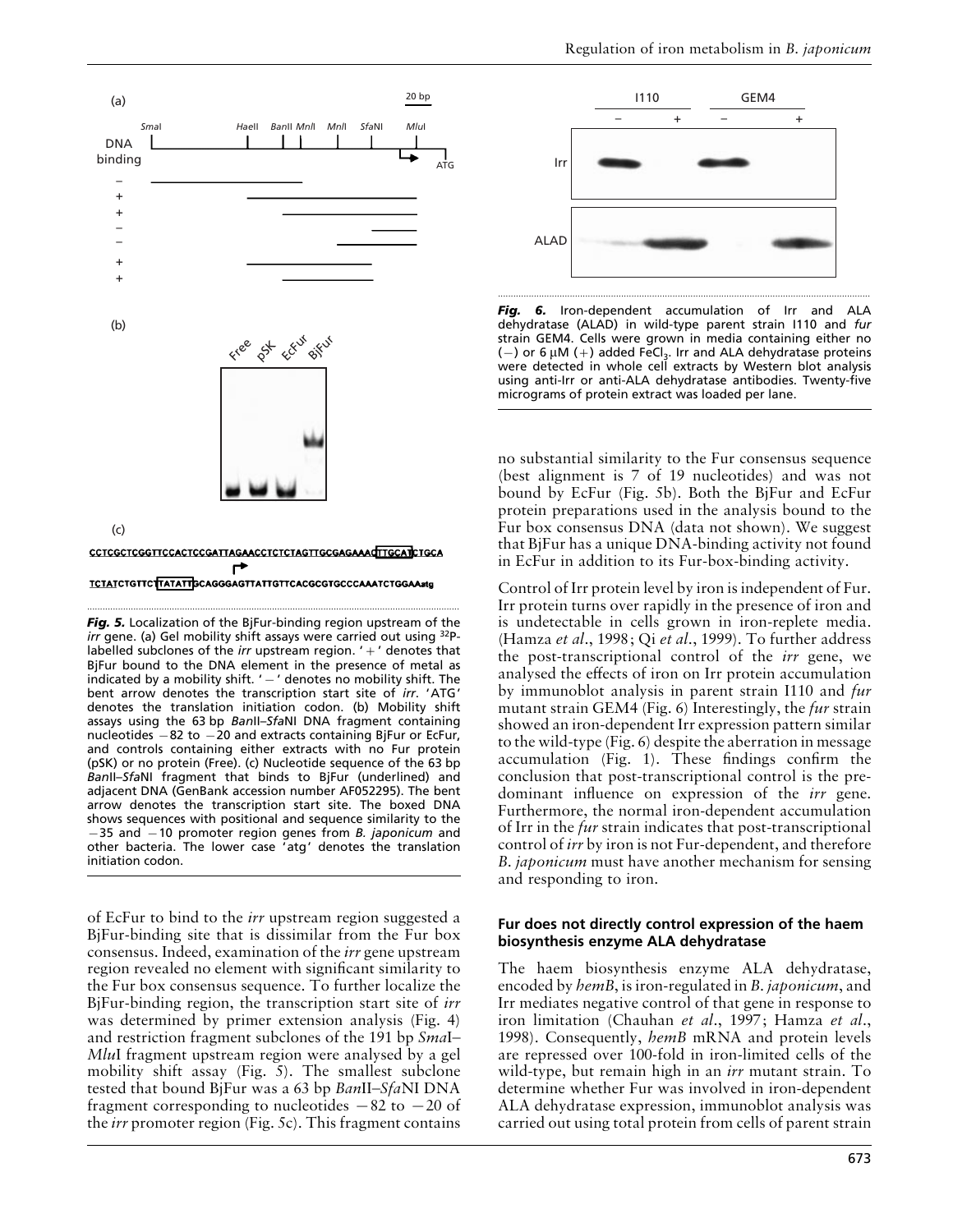

*Fig. 7.* Effects of a *fur* or *irr* gene mutation on iron-dependent accumulation of *hemA* and *hemB* mRNA. Cells from wild-type (WT) parent strain I110, *irr* strain LODTM5 or *fur* strain GEM4 were grown in media containing either no (-) or 6  $\mu$ M (+) added FeCl<sub>3</sub>. Cells were analysed for *hemA or hemB* mRNA by RNase protection analysis. Two micrograms of total RNA was analysed per reaction.

I110 and *fur* strain GEM4 grown in low- or high-iron media (Fig. 6). ALA dehydratase accumulated to high levels in cells of both the wild-type and mutant grown in iron-replete media and was very low in iron-limited cells; thus regulation was essentially normal in the *fur* strain. These findings indicate that Fur is not required for full expression of *hemB*. The normal regulated expression of ALA dehydratase in the *fur* strain was likely due to the fact that Irr protein, which controls ALA dehydratase, remained iron-dependent in the mutant (Fig. 6).

### **Fur and Irr mediate iron-dependent control of** *hemA* **and** *hemB***, respectively**

The *B*. *japonicum hemA* and *hemB* genes are both regulated by iron (Hamza *et al*., 1998; Page *et al*., 1994), but only a regulator of *hemB* has been described previously (Hamza *et al*., 1998). The current work indicates that Fur and Irr can mediate cellular responses to iron independently, and a region with weak similarity to the Fur box sequence was found in the *hemA* promoter by Page *et al*. (1994). Therefore, regulation of *hemA* and *hemB* transcripts by iron was examined in *irr* and *fur* strains by RNase protection analysis (Fig. 7). Transcripts of *hemA* and *hemB* were low in cells grown under iron deprivation and high under iron-replete conditions in parent strain I110. As shown previously (Hamza *et al*., 1998), control of *hemB* by iron was lost in the *irr* strain, resulting in elevated transcript even under iron deprivation. *hemB* mRNA levels were controlled normally in *fur* strain GEM4, which is in agreement with the observed protein levels (Fig. 6) and shows that *hemB* is not regulated by Fur. By contrast, *hemA* mRNA levels were unresponsive to iron in the *fur* strain, with the maintenance of high levels under both high- and low-iron conditions (Fig. 7), and thus Fur is involved in iron-dependent expression of *hemA*. However, *hemA* was regulated normally in strain LODTM5, indicating that Irr does not control that gene. These data strongly indicate different mechanisms for the regulation of *hemA* and *hemB* by iron, and show that Irr and Fur can act independently of each other.

# **DISCUSSION**

In the present study, we demonstrate that Fur controls the *irr* gene at the mRNA level in a metal-dependent manner and that it binds to the *irr* promoter in a region dissimilar to the Fur box consensus. Screens for DNA elements from *Salmonella typhimurium* (Tsolis *et al*., 1995) or *Pseudomonas aeruginosa* (Ochsner & Vasil, 1996) that bind to Fur by an *in vitro* selection procedure or an *in vivo* titration assay, respectively, did not reveal elements with significant deviation from the iron box consensus sequence. However, *fur* genes have been identified in numerous bacteria in which the respective proteins have not been extensively characterized, and thus new properties for Fur may be found in those organisms. The *fur* gene of *Rhizobium leguminosarum* has been cloned (De Luca *et al*., 1998) and it would be interesting to assess the DNA-binding properties of that protein. The significance of the transcriptional control of *irr* by iron is not obvious since the accumulation of Irr was essentially normal in the *fur* strain under the conditions examined. It is possible that an increase in the *irr* mRNA level upon a decrease in the cellular iron concentration would facilitate Irr synthesis, but the steady-state level of protein is more greatly affected by post-transcriptional control.

The iron responsiveness of Irr accumulation in the *fur* strain shows that *B*. *japonicum* must have a mechanism for sensing and responding to the cellular iron level in addition to Fur. Haem mediates iron-dependent degradation of Irr (Qi *et al*., 1999) and thus haem may be the form of iron to which Irr responds. Also, iron may in some way activate the protein(s) that degrades Irr. In either event, the findings indicate that aspects of iron metabolism need not be under the control of the Fur regulon in *B*. *japonicum*. Furthermore, Irr is a regulatory protein and therefore ALA dehydratase may be one of numerous iron-dependent cellular processes that do not require Fur. Two-dimensional PAGE analysis of proteins from *S*. *typhimurium* and *Vibrio cholerae* wildtype and *fur* strains revealed proteins regulated by iron, but which are Fur-independent (Foster & Hall, 1992; Litwin & Calderwood, 1994). Thus, alternative mechanisms of regulating iron-dependent processes may be generally applicable in bacteria that express Fur. The need for multiple iron regulatory proteins will likely be clearer when the form of iron to which Irr responds is known, and when the respective regulons are more completely characterized.

The presence of two systems for mediating iron control of gene expression was underscored further by examination of the haem biosynthesis genes *hemA* and *hemB*. Both genes are regulated by iron, but analysis of mutants shows that *hemA* is only affected by Fur whereas *hemB* is controlled only by Irr under the conditions examined. Furthermore, the aberration in *hemA* expression in the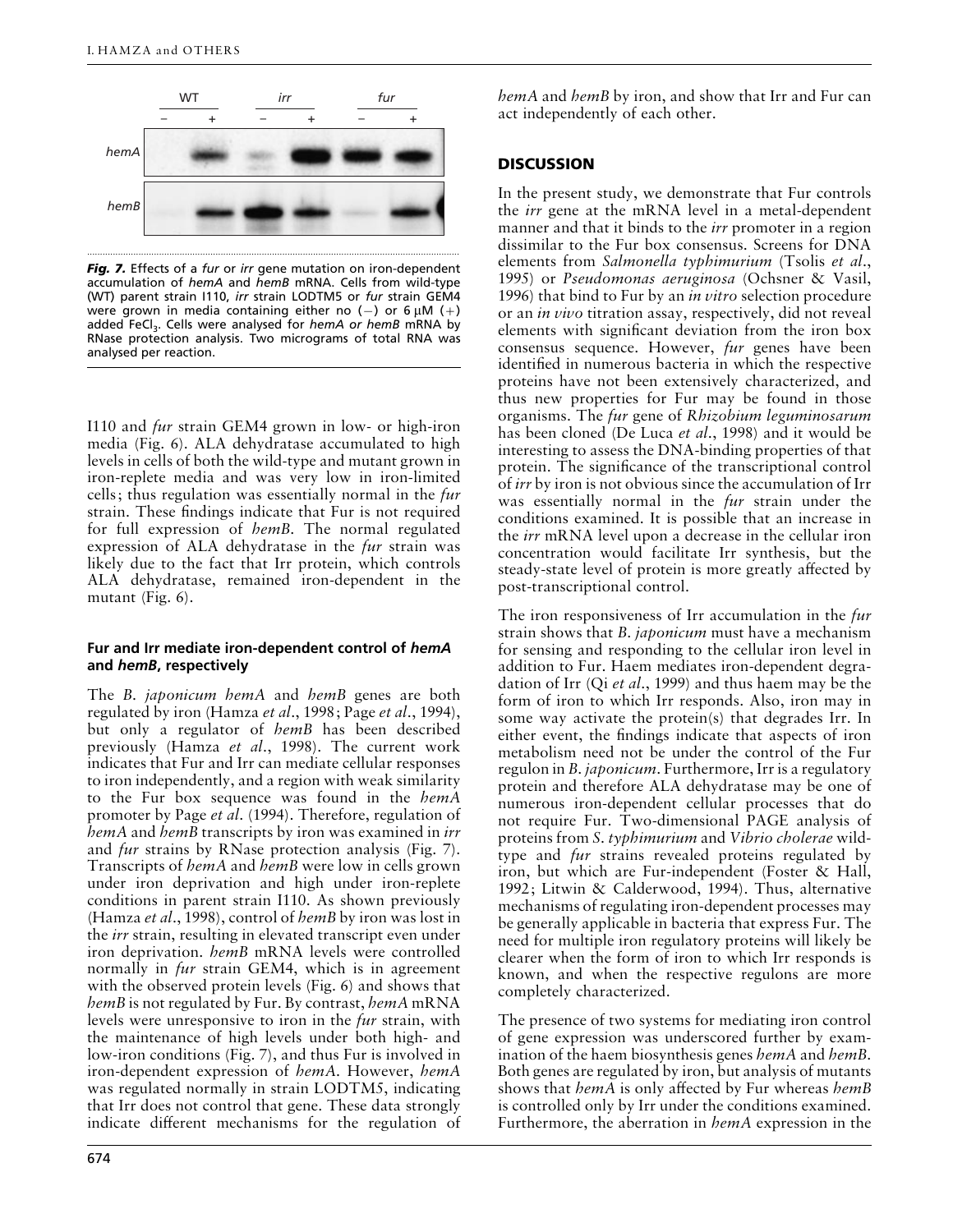*fur* strain was found under low iron, indicating a direct or indirect role for Fur under those conditions. Although many studies, including this one, demonstrate activity in the presence of metal, other studies show that Fur can bind to DNA in the absence of metal (Althaus *et al*., 1999; Bsat & Helmann, 1999), and that it can have a physiological function under iron limitation (Foster & Hall, 1992). Finally, ALA synthase and ALA dehydratase, the respective *hemA* and *hemB* products, are part of a pathway committed to the same products; thus it is intriguing that they are regulated by iron via different systems. A role for ALA dehydratase in addition to haem synthesis has been reported in animals (Guo *et al*., 1994), but no similar function has been described in bacteria. The substrates for ALA synthase, glycine and succinyl coenzyme A, are involved in numerous cellular processes whereas ALA metabolized by ALA dehydratase is a committed intermediate. It is possible that ALA synthase and ALA dehydratase need to be coordinated with different enzymes even though they are part of the same pathway. Furthermore, *B*. *japonicum* can acquire ALA from its soybean host in symbiosis (Chauhan & O'Brian, 1993; Sangwan & O'Brian, 1991); thus the need for the two enzymes may be different in that context.

### **ACKNOWLEDGEMENTS**

The authors thank Yali Friedman for determining the transcription start site of *irr*. This work was supported by a grant from the National Science Foundation to M.R.O'B.

#### **REFERENCES**

**Althaus, E. W., Outten, C. E., Olson, K. E., Cao, H. & O'Halloran, T. V. (1999).** The ferric uptake regulation (Fur) repressor is a zinc metalloprotein. *Biochemistry* **38**, 6555–6569.

**Ausubel, F. M., Brent, R., Kingston, R. E., Moore, D. D., Seidman, J. G., Smith, J. A. & Struhl, K. (1994).** *Current Protocols in Molecular Biology*. New York: Wiley Interscience.

**Beck, C., Marty, R., Klausli, S., Hennecke, H. & Gottfert, M. (1997).** Dissection of the transcription machinery for housekeeping genes of *Bradyrhizobium japonicum*. *J Bacteriol* **179**, 364–369.

**Bradford, M. M. (1976).** A rapid and sensitive method for the quantitation of microgram quantities of protein utilizing the principle of protein–dye binding. *Anal Biochem* **72**, 248–254.

**Bsat, N. & Helmann, J. D. (1999).** Interaction of *Bacillus subtilis* Fur (ferric uptake repressor) with the *dhb* operator in vitro and in vivo. *J Bacteriol* **181**, 4299–4307.

**Bsat, N., Herbig, A., Casillas-Martinez, L., Setlow, P. & Helmann, J. D. (1998).** *Bacillus subtilis* contains multiple Fur homologs: identification of the iron uptake (Fur) and peroxide regulon (PerR) repressors. *Mol Microbiol* **29**, 189–198.

**Camilli, A. & Mekalanos, J. J. (1995).** Use of recombinase gene fusions to identify *Vibrio cholerae* genes induced during infection. *Mol Microbiol* **18**, 671–683.

**Chauhan, S. & O'Brian, M. R. (1993).** *Bradyrhizobium japonicum* δ-aminolevulinic acid dehydratase is essential for symbiosis with soybean and contains a novel metal-binding domain. *J Bacteriol* **175**, 7222–7227.

**Chauhan, S. & O'Brian, M. R. (1995).** A mutant *Bradyrhizobium*

*japonicum* δ-aminolevulinic acid dehydratase with an altered metal requirement functions in situ for tetrapyrrole synthesis in soybean root nodules. *J Biol Chem* **270**, 19823–19827.

**Chauhan, S. & O'Brian, M. R. (1997).** Transcriptional regulation of δ-aminolevulinic acid dehydratase synthesis by oxygen in *Bradyrhizobium japonicum* and evidence for developmental control of the *hemB* gene. *J Bacteriol* **179**, 3706–3710.

**Chauhan, S., Titus, D. E. & O'Brian, M. R. (1997).** Metals control activity and expression of the heme biosynthesis enzyme  $\delta$ aminolevulinic acid dehydratase in *Bradyrhizobium japonicum*. *J Bacteriol* **179**, 5516–5520.

**De Luca, N. G., Wexler, M., Pereira, M. J., Yeoman, K. H. & Johnston, A. W. B. (1998).** Is the *fur* gene in *Rhizobium leguminosarum* essential ? *FEMS Microbiol Lett* **168**, 289–295.

**Ditta, G., Schmidhauser, T., Yakobson, E., Lu, P., Liang, X.-W., Finlay, D. R., Guiney, D. & Helinski, D. R. (1985).** Plasmids related to the broad host range vector, pRK290, useful for gene cloning and for monitoring gene expression. *Plasmid* **13**, 149–153.

**Foster, J. W. & Hall, H. K. (1992).** Effect of *Salmonella typhimurium* ferric uptake regulator (*fur*) mutations on iron- and pHregulated protein synthesis. *J Bacteriol* **174**, 4317–4323.

**Frustaci, J. M., Sangwan, I. & O'Brian, M. R. (1991).** Aerobic growth and respiration of a  $\delta$ -aminolevulinic acid synthase (*hemA*) mutant of *Bradyrhizobium japonicum*. *J Bacteriol* **173**, 1145–1150.

**Gaballa, A. & Helmann, J. D. (1998).** Identification of a zincspecific metalloregulatory protein, Zur, controlling zinc transport operons in *Bacillus subtilis*. *J Bacteriol* **180**, 5815–5821.

**Guo, G. G., Gu, M. & Etlinger, J. D. (1994).** 240-kDa proteosome inhibitor (CF-2) is identical to  $\delta$ -aminolevulinic acid dehydratase. *J Biol Chem* **269**, 12399–12402.

**Hamza, I., Chauhan, S., Hassett, R. & O'Brian, M. R. (1998).** The bacterial Irr protein is required for coordination of heme biosynthesis with iron availability. *J Biol Chem* **273**, 21669–21674.

**Hamza, I., Hassett, R. & O'Brian, M. R. (1999).** Identification of a functional *fur* gene in *Bradyrhizobium japonicum*. *J Bacteriol* **181**, 5843–5846.

**Hanahan, D. (1983).** Studies on transformation of *Escherichia coli* with plasmids. *J Mol Biol* **166**, 557–580.

**Hantke, K. (1987).** Selection procedure for deregulated iron transport mutants (*fur*) in *Escherichia coli* K12: *fur* not only affects iron metabolism. *Mol Gen Genet* **210**, 135–139.

**Kuykendahl, L. D. & Elkan, G. H. (1976).** *Rhizobium japonicum* derivatives differing in nitrogen-fixing efficiency and carbohydrate utilization. *Appl Environ Microbiol* **32**, 511–519.

**Litwin, C. M. & Calderwood, S. B. (1994).** Analysis of the complexity of gene regulation by *fur* in *Vibrio cholerae*. *J Bacteriol* **176**, 240–248.

**de Lorenzo, V., Giovannini, F., Herrero, M. & Neilands, J. B. (1988).** Metal ion regulation of gene expression. Fur repressoroperator interaction at the promoter region of the aerobactin system of pColV-K30. *J Mol Biol* **203**, 875–884.

**Miller, J. H. (1972).** *Experiments in Molecular Genetics*. Cold Spring Harbor, NY: Cold Spring Harbor Laboratory.

**O'Brian, M. R., Kirshbom, P. M. & Maier, R. J. (1987).** Tn5-induced cytochrome mutants of *Bradyrhizobium japonicum*: effects of the mutations on cells grown symbiotically and in culture. *J Bacteriol* **169**, 1089–1094.

**Ochsner, U. A. & Vasil, M. L. (1996).** Gene repression by the ferric uptake regulator in *Pseudomonas aeruginosa*: cycle selection of iron-regulated genes. *Proc Natl Acad Sci USA* **93**, 4409–4414.